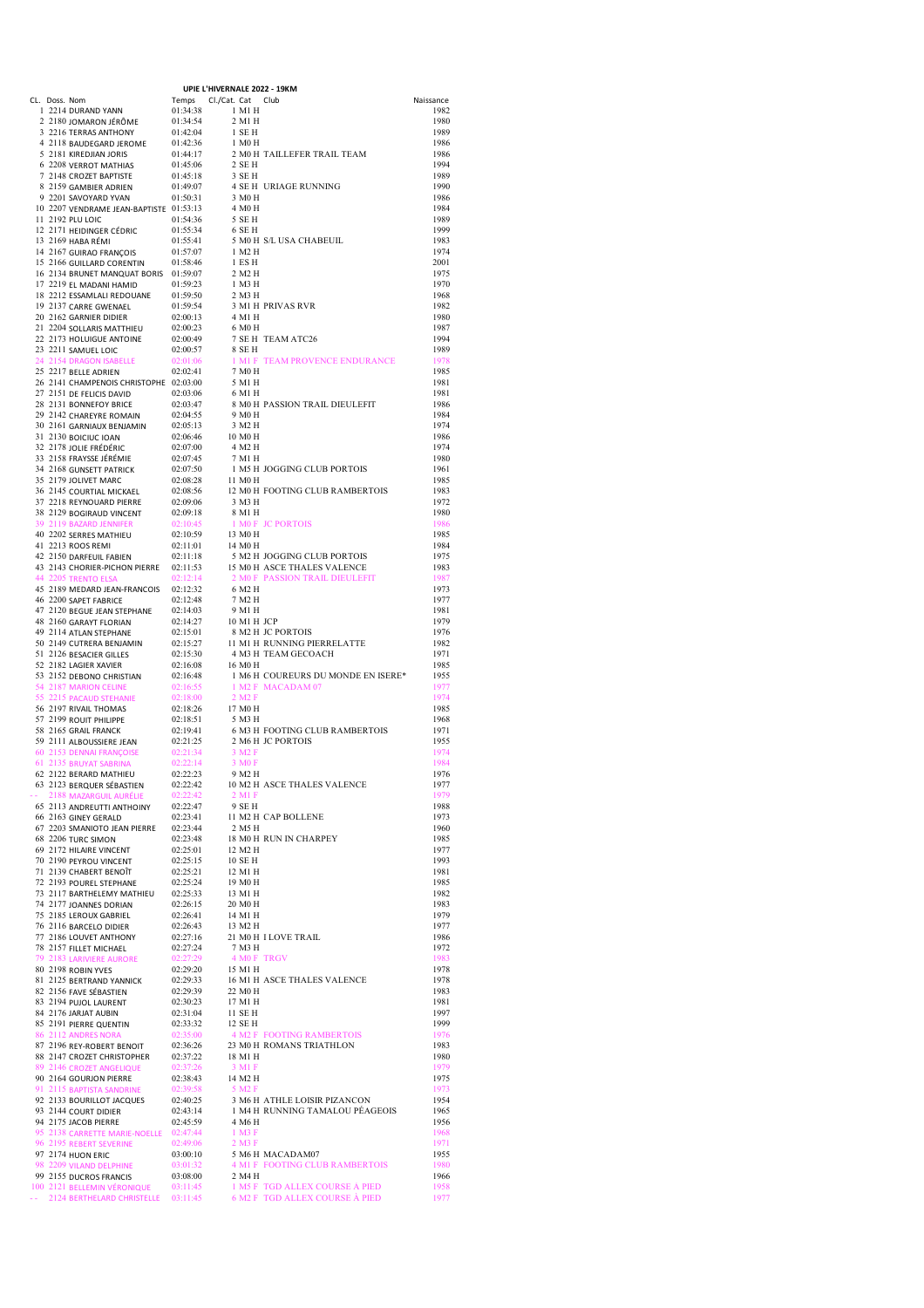|          |               |                                                |                      |                   |                    | UPIE L'HIVERNALE 2022 - 14KM             |           |              |
|----------|---------------|------------------------------------------------|----------------------|-------------------|--------------------|------------------------------------------|-----------|--------------|
|          | CL. Doss. Nom |                                                | Temps                | Cl./Cat. Cat Club |                    |                                          | Naissance |              |
|          |               | 1 1359 BALLEYDIER ROMAIN                       | 01:11:38             |                   | 1 M0 H             |                                          |           | 1986         |
|          |               | 2 1480 JUGE ROMAIN                             | 01:13:44             |                   |                    | 1 SE H VALENCE TRIATHLON                 |           | 1996         |
|          |               | 3 1477 HODOT XAVIER                            | 01:14:38             |                   | 2 SE H             |                                          |           | 1991         |
|          |               | 4 1474 GRAUX SAMUEL                            | 01:23:10             |                   |                    | 1 M1 H TEAM PAPY COACH                   |           | 1981         |
|          |               | 5 1716 TAVAN YOHAN                             | 01:23:55             |                   | 2 M1 H             |                                          |           | 1982         |
|          |               | 6 1488 METAUD SYLVAIN                          | 01:24:02             |                   | 2 M0 H             |                                          |           | 1983         |
|          |               | 7 1485 MAILLET ALEXIAN                         | 01:24:39             |                   |                    | 3 SEH EVA 07                             |           | 1997         |
|          |               | 8 1455 DURAND JEROME                           | 01:25:00             |                   |                    | 1 M3 H S/L USA CHABEUIL                  |           | 1972         |
|          |               | 9 1481 LAFFRAY RÉMI                            | 01:26:53             |                   | 4 SEH              |                                          |           | 1992         |
|          |               | 10 1726 GARNODIER VINCENT                      | 01:27:29             |                   | 1 M4 H             |                                          |           | 1965         |
|          |               | 11 1475 GUILLAUMIN THOMAS                      | 01:31:20             |                   |                    | 5 SEH TRIBE                              |           | 1989         |
|          |               | 12 1454 DOUMINGE JEREMIE                       | 01:31:25             |                   |                    | 3 M0 H SCAP MONTELIMAR                   |           | 1983         |
|          |               | 13 1722 CASIMIR GAETAN                         | 01:34:30             |                   | 4 M0 H             |                                          |           | 1986         |
|          |               | 14 1366 BOULLON SYLVIANE                       | 01:34:37             |                   | 1 M2 F             |                                          |           | 1974         |
|          |               | 15 1701 POMAREL PIERRE-JEAN                    | 01:35:27             |                   |                    | 3 M1 H JOGGING CLUB PORTOIS              |           | 1979         |
|          |               | 16 1732 ARNAUD GERMAIN                         | 01:35:38             |                   | 4 M1 H<br>5 M0 H   |                                          |           | 1982<br>1983 |
|          |               | 17 1361 BARNIER NICOLAS                        | 01:35:43             |                   |                    |                                          |           |              |
| 19       |               | 18 1472 GOGNIAT YANN                           | 01:35:53<br>01:38:37 |                   | 1 M2 H             | 1 M5 H MACADAM 07                        |           | 1975<br>1959 |
| 20       |               | 1471 GLEIZOLLES MICHEL<br>1484 LE MAUFF SOAZIC | 01:39:10             |                   |                    | 1 M0 F MACADAM 07                        |           | 1986         |
|          |               | 21 1463 FERNANDES ADRIEN                       | 01:39:16             |                   | 6 SE H             |                                          |           | 1991         |
|          |               | 22 1492 PASCUAL DIDIER                         | 01:39:53             |                   | 5 M1 H             |                                          |           | 1982         |
|          |               | 23 1364 BEUGNOT PASCAL                         | 01:39:58             |                   | 2 M5 H             |                                          |           | 1959         |
| 24       |               | 1713 SAPET LAURELINE                           | 01:40:21             |                   | 2 M0 F             |                                          |           | 1985         |
| 25       |               | 1708 REY MARIE                                 | 01:40:56             |                   | 1 M1 F             |                                          |           | 1981         |
|          |               | 26 1462 FERACCI JEAN-BAPTISTE                  | 01:41:17             |                   |                    | 6 M1 H EA ROMANS-BOURG DE PEAGE          |           | 1980         |
| 27       |               | 1490 NOHARET REMI                              | 01:41:18             |                   | 7 SE H             |                                          |           | 1989         |
|          |               | 28 1358 ARHEL JASON                            | 01:41:49             |                   | 8 SE H             |                                          |           | 1989         |
|          |               | 29 1727 PIOU CYRILLE                           | 01:41:50             |                   | 6 M0 H             |                                          |           | 1985         |
| 30       |               | 1469 GIL CASSANDRE                             | 01:41:55             |                   | $1$ SEF            |                                          |           | 1995         |
| 31       |               | 1486 MAISONNEUVE RACHEL                        | 01:41:59             |                   | 2 M2 F             |                                          |           | 1974         |
| 32       |               | 1728 TOMTOMIAN AIDA                            | 01:43:00             |                   | 3 MO F             |                                          |           | 1985         |
|          |               | 33 1718 VALES SYLVAIN                          | 01:43:18             |                   |                    | 7 M1 H S/L EA TAIN-TOURNON               |           | 1980         |
|          |               | 34 1357 AGERON CHRISTOPHE                      | 01:43:23             |                   | 2 M2 H             |                                          |           | 1973         |
| 35       |               | 1460 FAURE CINDY                               | 01:43:42             |                   |                    | 4 M0 F MACADAM 07                        |           | 1986         |
|          |               | 36 1452 DESPREZ FRÉDÉRIC                       | 01:43:49             |                   |                    | 2 M4 H GUC TRIATHLON                     |           | 1964         |
| 37       |               | 1719 VALLA SOLENE                              | 01:43:55             |                   | 5 M0 F             |                                          |           | 1985         |
| 38       |               | 1487 MANABLE FABRICE                           | 01:44:06             |                   | 3 M2 H             |                                          |           | 1974         |
| 39       |               | 1478 JACQUET GUEWEN                            | 01:45:47             |                   | 4 M2 H             |                                          |           | 1977         |
| 40       |               | 1482 LANTHEAUME JEAN-LUC                       | 01:46:29             |                   |                    | 3 M4 H ATHLE LOISIR PIZANCON             |           | 1964         |
| 41       |               | 1444 CAMPISANO DAVID                           | 01:47:25             |                   | 7 M0 H             |                                          |           | 1983         |
|          |               | 42 1706 RAIMUNDO JACQUES                       | 01:47:36             |                   |                    | 4 M4 H JOGGING CLUB PORTOIS              |           | 1964         |
| 43       |               | 1720 VERON KEVIN                               | 01:48:11             |                   | 9 SE H             |                                          |           | 1988         |
|          |               | 44 1456 DURAND MICKAËL                         | 01:49:08             |                   |                    | 5 M2 H ATOM SPORT COURSE A PIED          |           | 1975         |
|          |               | 45 1724 BOSSAN MARIE PIERRE                    | 01:49:09             |                   | 1 M3 F             |                                          |           | 1971         |
| ٠.       |               | 1464 FILIAS STÉPHANE                           | 01:49:09             |                   |                    | 8 M1 H TRGV                              |           | 1980         |
| 47       |               | 1494 PICARD MARIE                              | 01:49:40             |                   | 2 SE F             |                                          |           | 1989         |
| 48       |               | 1709 REYNAUD CLAUDINE                          | 01:49:51             |                   | 2 M3 F             |                                          |           | 1970         |
|          |               | 49 1491 ORLANDI STEPHANE                       | 01:50:18             |                   | 6 M2 H             |                                          |           | 1973         |
| . .      |               | 1702 PONSONNET DAMIEN                          | 01:50:18             |                   |                    | 9 M1 H TRAIL MONTELIER YAYOS             |           | 1982         |
| 51       |               | 1367 BOULON EMILIE                             | 01:51:35             |                   | 6 M <sub>0</sub> F |                                          |           | 1985         |
| 52       |               | 1447 CIFUENTES GOMEZ VALENTIN 01:52:57         |                      |                   | 3 SEF              |                                          |           | 1999         |
| 53       |               | 1704 PUBILIER EVA                              | 01:53:20             |                   |                    | <b>4 SEF S/L UNION MONTELIMAR SPORTS</b> |           | 1991         |
|          |               | 54 1479 JOLIE CHRISTIAN                        | 01:53:59             |                   | 2 M3 H             |                                          |           | 1972         |
| 55       |               | 1443 CALLET VÉRONIQUE                          | 01:55:04             |                   | 7 M0 F             |                                          |           | 1985         |
| 56       |               | 1461 FAURE SANDIE                              | 01:56:03             |                   | 3 M2 F             |                                          |           | 1977         |
|          |               | 57 1365 BOCQUET SIMON                          | 01:56:53             |                   | 10 SE H            |                                          |           | 1990         |
| 58       |               | 1489 MONOD SUZANNE                             | 01:57:00             |                   |                    | 5 SEF TRIBE                              |           | 1989         |
| 59       |               | 1703 PROCUREUR JULIEN                          | 01:57:02             |                   | 8 M0 H             |                                          |           | 1985         |
| 60       |               | 1710 REYNAUD PHILIPPE                          | 01:57:40             |                   | 5 M4 H             |                                          |           | 1967         |
| 61       |               | 1445 CAYRIER CLEMENCE                          | 01:57:47             |                   | 6 SE F             |                                          |           | 1988         |
| 62       |               | 1721 VESIN JULIEN                              | 01:57:48             |                   | 9 M0 H             |                                          |           | 1987         |
| 63       |               | 1473 GOHIER FLORENT                            | 01:57:49             |                   | 11 SE H            |                                          |           | 1989         |
| 64       |               | 1362 BENOIT MICKAËL                            | 01:57:52             |                   | 12 SE H            |                                          |           | 1990         |
| 65       |               | 1363 BENOIT PAULINE                            | 01:57:54             |                   |                    | 8 M0 F FOOTING RAMBERTOIS                |           | 1987         |
| . .      |               | 1476 HERNANDEZ TEDDY                           | 01:57:54             |                   |                    | 13 SE H JOGGING CLUB VERANNE             |           | 1990         |
| 67       |               | 1730 MARTIN LAURENT                            | 01:59:44             |                   | 6 M4 H             |                                          |           | 1967         |
| 68       |               | 1467 GARCIA EMMANUEL                           | 02:02:54             |                   | 3 M3 H             |                                          |           | 1968         |
| 69       |               | 1717 TRICHET CLARA                             | 02:03:00             |                   |                    | 1 ES F S/L USA CHABEUIL                  |           | 2002         |
| 70       |               | 1440 BOUNGAB MORGANE                           | 02:04:20             |                   |                    | 2 M1 F JOGGING CLUB PORTOIS              |           | 1982         |
| 71       |               | 1723 LINO ESTELLE                              | 02:04:21             |                   | 3 M1 F             |                                          |           | 1979         |
| 72       |               | 1707 REY JEAN-DANIEL                           | 02:05:10             |                   | 3 M5 H             |                                          |           | 1962         |
| 73       |               | 1712 RUILLERE CAMILLE                          | 02:06:03             |                   | 14 SE H            |                                          |           | 1991         |
| 74       |               | 1449 COLOMBET EMMANUELLE                       | 02:07:14             |                   | 4 M1 F             |                                          |           | 1979         |
| 75       |               | 1457 FAUCHÉ ROBERT                             | 02:09:01             |                   | 1 M6 H             |                                          |           | 1954         |
| 76       |               | 1459 FAUCHÉ BAPTISTE                           | 02:09:07             |                   | 15 SE H            |                                          |           | 1995         |
| 77       |               | 1465 FRANCON DAVID                             | 02:10:35             |                   | 4 M3 H             |                                          |           | 1970         |
| 78       |               | 1705 RAILLON SEBASTIEN                         | 02:11:32             |                   |                    | 7 M2 H ATHLE LOISIR PIZANCON             |           | 1973         |
| 79       |               | 1725 BLANCART. SEVERINE                        | 02:11:41             |                   | 4 M2 F             |                                          |           | 1974         |
| 80<br>81 |               | 1468 GARCIA MARGOT                             | 02:11:50             |                   | 2 ES F             |                                          |           | 2000<br>1981 |
| 82       |               | 1493 PELE CLAIRE                               | 02:12:23             |                   | 5 M1 F<br>5 M2 F   |                                          |           | 1975         |
| 83       |               | 1451 DARFEUIL STÉPHANIE                        | 02:12:24             |                   | 3 M3 F             |                                          |           | 1968         |
| 84       |               | 1731 THIEBAUD CORINNE                          | 02:13:33<br>02:14:07 |                   | 7 M4 H             |                                          |           | 1965         |
| 85       |               | 1483 LAPAUW YANNICK<br>1711 ROMEUF MAGALI      | 02:14:43             |                   | 6 M2 F             |                                          |           | 1976         |
| 86       |               | 1700 PIETROPAOLI JEANNE-MARIE 02:16:02         |                      |                   |                    | 1 M5 F JOGGING CLUB PORTOIS              |           | 1960         |
| 87       |               | 1453 DEVISR CHLOE                              | 02:16:38             |                   | 7 SE F             |                                          |           | 1992         |
| 88       |               | 1466 GARAYT STEPHANIE                          | 02:16:58             |                   |                    | 6 M1 F JCP                               |           | 1980         |
| 89       |               | 1729 DERNIER NICOLE                            | 02:18:39             |                   | 1 M4 F             |                                          |           | 1965         |
| 90       |               | 1458 FAUCHÉJOËL                                | 02:19:39             |                   | 16 SE H            |                                          |           | 1990         |
| 91       |               | 1450 DARCILLON ERIC                            | 02:19:42             |                   | 2 M6 H             |                                          |           | 1956         |
| 92       |               | 1495 PICARD ALICE                              | 02:25:59             |                   | 8 SE F             |                                          |           | 1992         |
|          |               |                                                |                      |                   |                    |                                          |           |              |